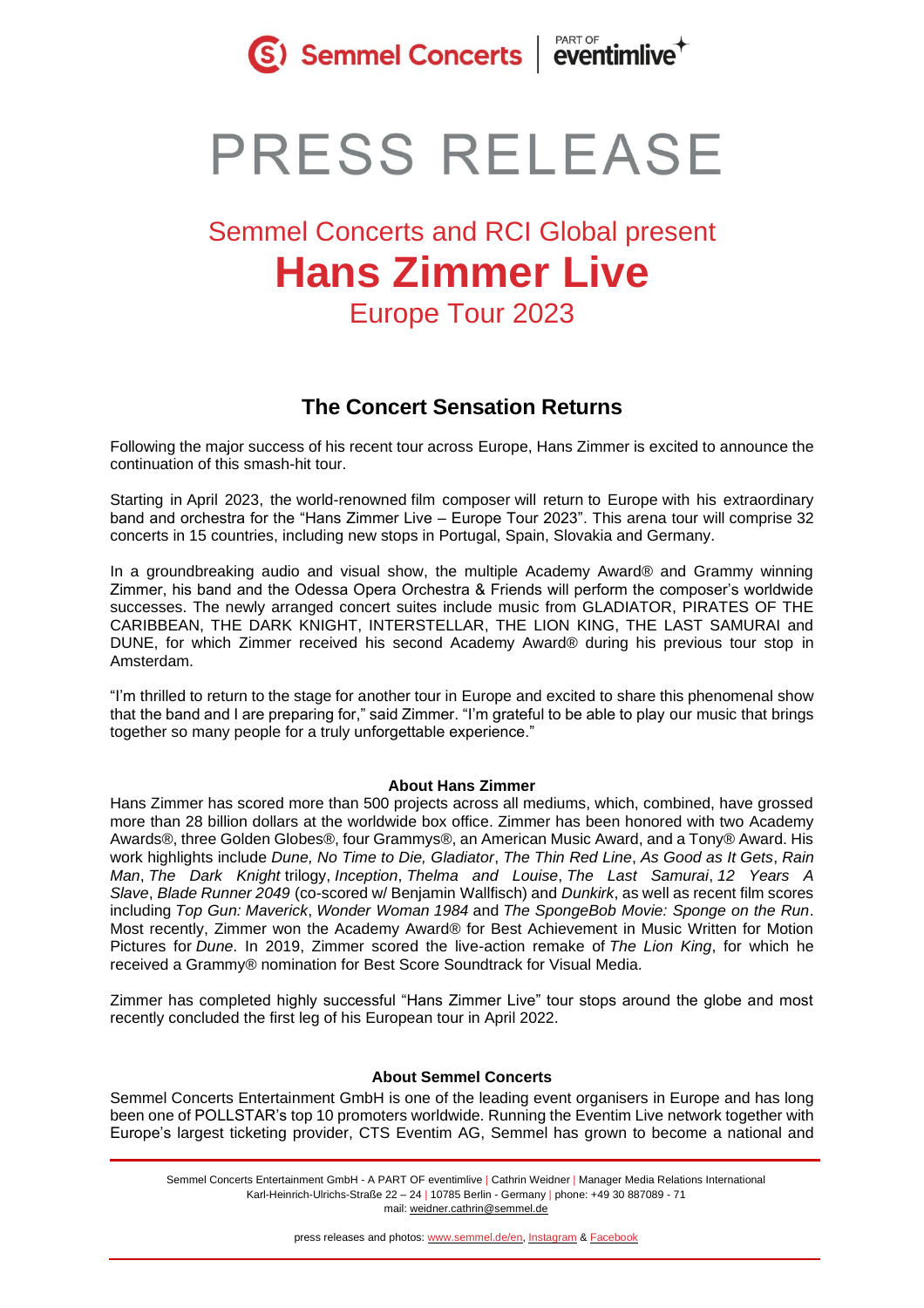

# **PRESS RELEASE**

international leader in live entertainment. Semmel Concerts employs around 150 people in eight different cities in Germany. Semmel also holds interests in Promoters Group Munich, Show Factory Entertainment GmbH in Vienna and Bregenz, and Arena Berlin Betriebs GmbH. SC Exhibitions and Semmel Concerts Corporate Events complete the company alongside the Semmel Concerts Premium Entertainment division. The company is led by Dieter Semmelmann. With a national and international spectrum of topics and a wide variety of in-house productions, Semmel organises more than 1,500 events with more than 5 million visitors every year. Semmel Concerts GmbH has already received many Live Entertainment Awards (LEAs), including Organiser of the Year.

### **About RCI**

RCI Global, founded by Steven Kofsky and Hans Zimmer and based in Santa Monica, focuses on live entertainment and special projects. RCI Global also co-produced the previous Hans Zimmer Live shows.